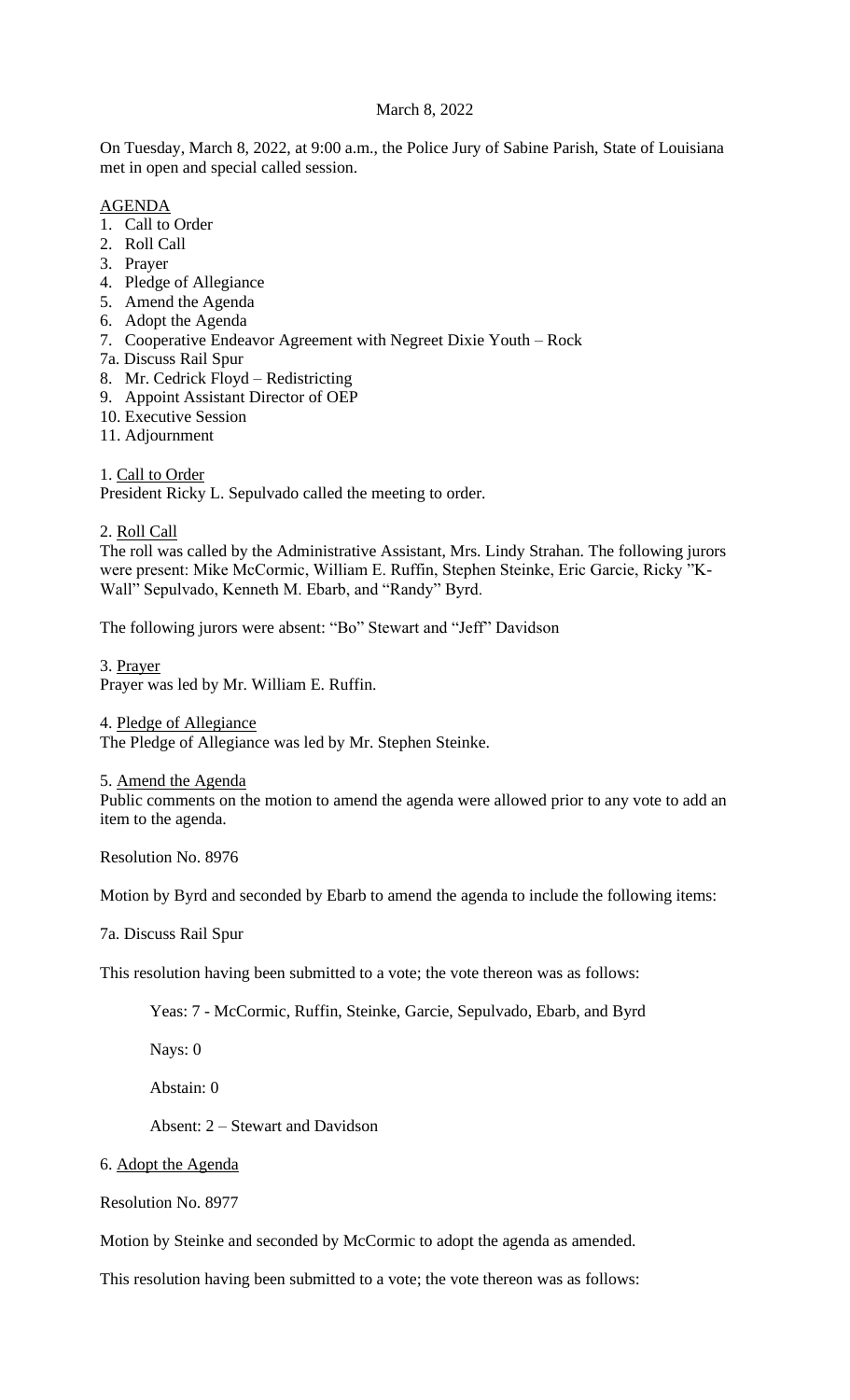Yeas: 7 - McCormic, Ruffin, Steinke, Garcie, Sepulvado, Ebarb, and Byrd

Nays: 0

Abstain: 0

Absent: 2 – Stewart and Davidson

7. Cooperative Endeavor Agreement with Negreet Dixie Youth – Rock Mr. McCormic reported that the Negreet Dixie Youth had requested some assistance from the Police Jury in the form of rock. Mr. McCormic stated that he had examined the ballpark and he believes that approximately five (5) truckloads of rock will properly repair the area.

Resolution No. 8978

Motion by McCormic and seconded by Ruffin that the Police Jury enter a cooperative endeavor agreement with the Negreet Dixie Youth to provide five (5) truckloads of rock for the ballpark and to authorize the police jury president to execute said agreement.

This resolution having been submitted to a vote; the vote thereon was as follows:

Yeas: 7 - McCormic, Ruffin, Steinke, Garcie, Sepulvado, Ebarb, and Byrd

Nays: 0

Abstain: 0

Absent: 2 – Stewart and Davidson

# 7a. Discuss Rail Spur

Mr. Byrd recommended that the Police Jury investigate using the rail spur at the Pilgrims Feed location to receive rock by railcar. He noted that Mr. Marlin Britt now owns that property. The Road and Shop Committee was instructed to research obtaining a rail spur to receive rock for the Police Jury.

# 8. Mr. Cedrick Floyd – Redistricting

Mr. Cedrick Floyd addressed the Police Jury concerning redistricting of the parish, which is due in 2023. He provided the jurors a copy of Louisiana Revised Statute 18:532 pertaining to the establishment of precincts. The governing authority of each parish shall, by ordinance, adopt the establishment and boundaries of each precinct.

Mr. Floyd briefly explained the general provisions of Louisiana Revised Statute 18:532 and responded to questions from the jurors. The jurors reviewed the precincts proposed by Mr. Floyd and made several suggestions for boundary changes. Mr. Floyd will review the suggested changes and meet with the Jury at a later date.

# 9. Appoint Assistant Director of OEP

Mr. Ebarb reported that the Personnel Committee has met and recommends that Mr. David Davis, Director of the Sabine Parish Office of Emergency Preparedness recommend an individual to the full Jury to be considered for the position of Assistant Director of the Sabine Parish Office of Emergency Preparedness. The assistant director will have a normal work schedule of twenty-four (24) hours per week (three (3) eight (8) hour days) with a rate of pay of \$11.50 per hour. This is intended to be a part-time position for a period of twelve months.

Mr. David Davis, Director of the Sabine Parish Office of Emergency Preparedness recommended that the Police Jury hire Mr. Scott Gowen as Assistant Director of the Sabine Parish Office of Emergency Preparedness.

Resolution No. 8979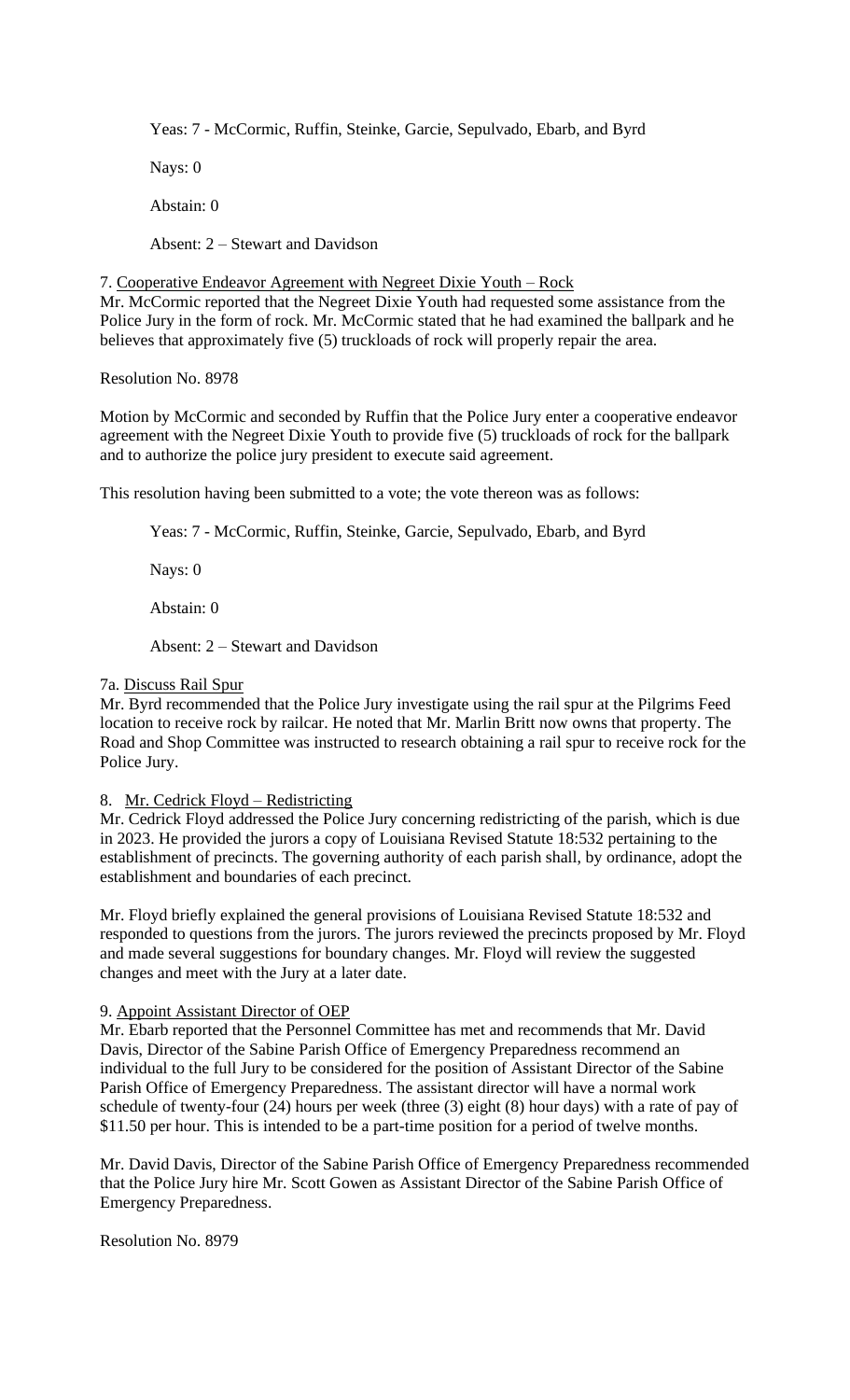Motion by Ebarb and seconded by Byrd to establish a part-time position for an Assistant Director of the Sabine Parish Office of Emergency Preparedness for a period of twelve months with a normal work schedule of twenty-four (24) hours per week (three (3) eight (8) hour days) with a rate of pay of \$11.50 per hour.

This resolution having been submitted to a vote; the vote thereon was as follows:

Yeas: 7 - McCormic, Ruffin, Steinke, Garcie, Sepulvado, Ebarb, and Byrd

Nays: 0

Abstain: 0

Absent: 2 – Stewart and Davidson

Resolution No. 8980

Motion by McCormic and seconded by Steinke:

BE IT RESOLVED that Mr. David Davis, Director of the Sabine Parish Office of Emergency Preparedness, is hereby authorized to hire Mr. Scott Gowen as Assistant Director of the Sabine Parish Office of Emergency Preparedness for a period of twelve months, and

BE IT FURTHER RESOLVED that the position of Assistant Director of the Sabine Parish Office of Emergency Preparedness be part-time with a normal work schedule of twenty-four (24) hours per week (three (3) eight (8) hour days) with a rate of pay of \$11.50 per hour, and

BE IT FURTHER RESOLVED that the Assistant Director of the Sabine Parish Office of Emergency Preparedness will not participate in the STEP plan or be eligible to participate in other fringe benefits available to full-time employees, and

BE IT FURTHER RESOLVED that the employment of the Assistant Director of the Sabine Parish Office of Emergency Preparedness shall be effective April 1, 2022.

This resolution having been submitted to a vote; the vote thereon was as follows:

Yeas: 7 - McCormic, Ruffin, Steinke, Garcie, Sepulvado, Ebarb, and Byrd

Nays: 0

Abstain: 0

Absent: 2 – Stewart and Davidson

10. Executive Session No action taken.

11. Adjournment

Resolution No. 8981

Motion by Ruffin and seconded by McCormic to adjourn.

This resolution having been submitted to a vote; the vote thereon was as follows:

Yeas: 7 - McCormic, Ruffin, Steinke, Garcie, Sepulvado, Ebarb, and Byrd

Nays: 0

Abstain: 0

Absent: 2 – Stewart and Davidson